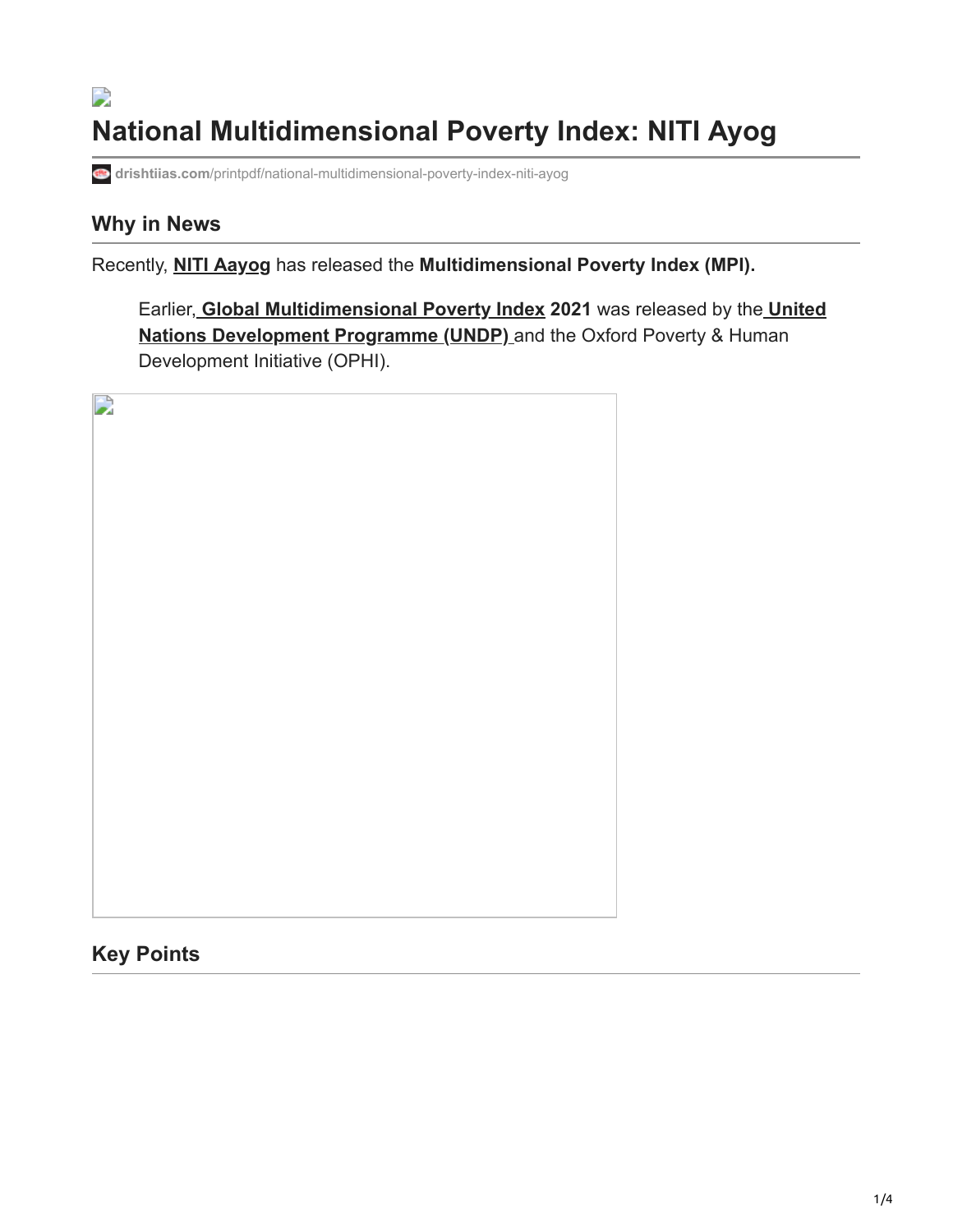- **About:**
	- The MPI **seeks to measure poverty** across its multiple dimensions and in effect complements existing poverty statistics based on per capita consumption expenditure.
	- According to **Global MPI 2021,** India's rank is 66 out of 109 countries. The National MPI is aimed at **deconstructing the Global MPI** and creating a globally aligned and yet customised India MPI for drawing up comprehensive Reform Action Plans with the larger goal of improving India's position in the Global MPI rankings.
	- It has **three equally weighted dimensions** health, education, and standard of living.

These three dimensions are **represented by 12 indicators** such as nutrition, school attendance, years of schooling, drinking water, sanitation, housing, bank accounts among others.

### **Methodology & Data:**

- The national MPI measure **uses the globally accepted and robust methodology** developed by the **Oxford Poverty and Human Development Initiative (OPHI)** and the **UNDP.**
- This baseline report of the **national MPI measure** is based on the reference period of 2015-16 of the **[National Family Health Survey \(NFHS-4\)](https://www.drishtiias.com/to-the-points/Paper2/national-family-health-survey-5-1)**.
	- **NFHS-4** data has been used to derive an idea of baseline multidimensional poverty **to know the situation on ground before the full rollout of various central government schemes.**
	- NFHS-4 **precedes the full roll out of (central government's) flagship schemes** on housing, drinking water, sanitation, electricity, cooking fuel, financial inclusion, and other major efforts towards improving school attendance, nutrition, mother and child health, etc.
	- However, it has to be noted here that the **NFHS-5 data suggests improvement** in access to clean cooking fuel, sanitation, and electricity which translates to reduction in deprivation.
- **Findings of the Index:**
	- **Poverty Levels:**
		- **Bihar has the highest proportion of people** of the state's population followed by Jharkhand and Uttar Pradesh who are multidimensionally poor.
		- **Kerala registered the lowest population poverty levels**, followed by Puducherry, Lakshadweep, Goa and Sikkim.
	- **Malnourished People:**

**Bihar also has the highest number of malnourished people** followed by Jharkhand, Madhya Pradesh, Uttar Pradesh, and Chhattisgarh.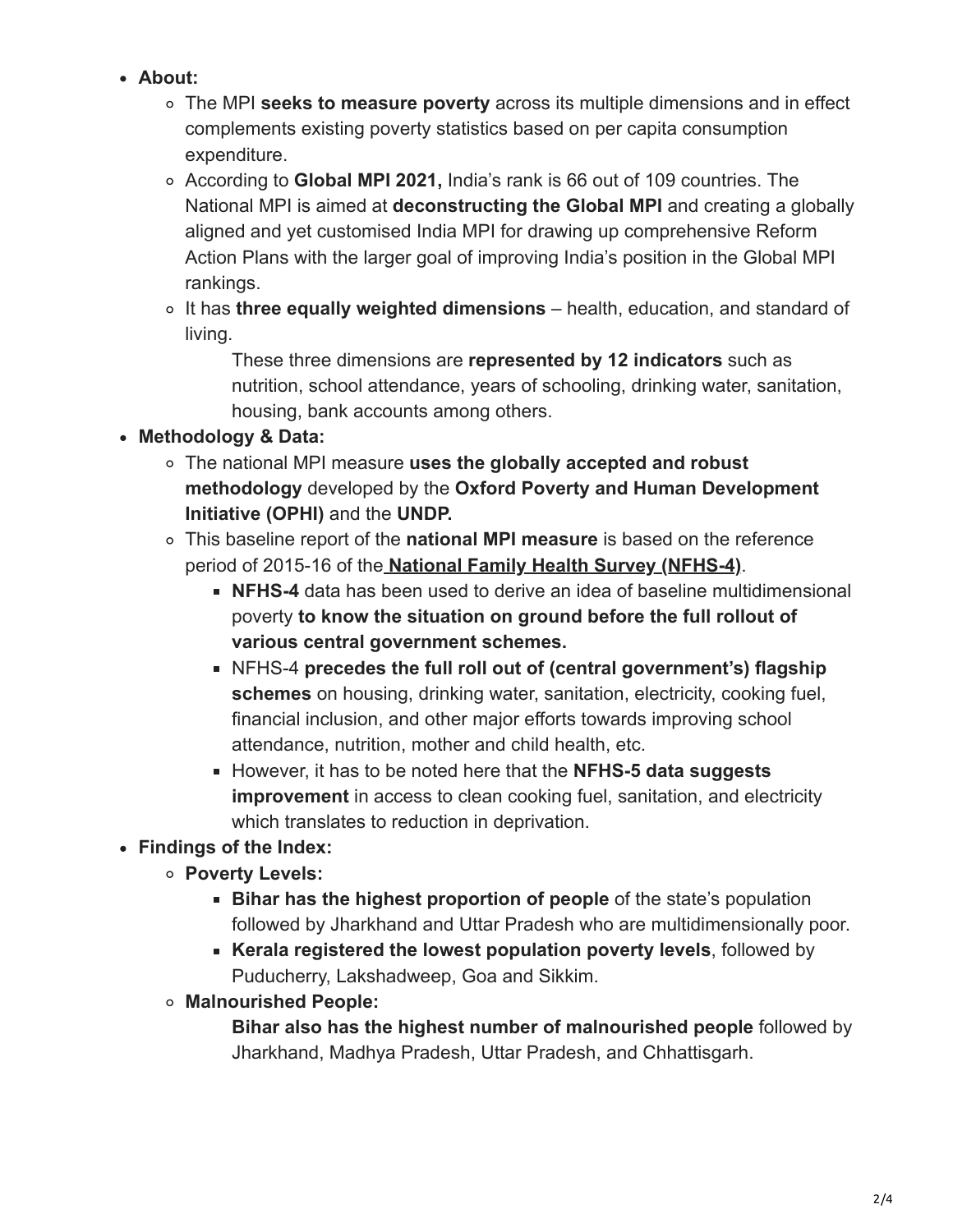### **Significance of the Index:**

 $\mathbf{L}$ 

### **Contribution towards Instituting Public Policy Tool:**

The development of the Index is an important contribution towards **instituting a public policy tool** which monitors multidimensional poverty, informs evidence-based and focused interventions, thereby ensuring that **no one is left behind.**

#### **Presents Overall Picture of Poverty:**

This presents an overall picture of poverty in the country, while also **enabling closer and more in-depth analyses of areas of interest such as regions – state or districts,** and specific sectors and complements the existing monetary poverty statistics.

#### **Help Achieving SDGs Goals:**

It is a **contribution towards measuring progress** towards target 1.2 of the **[Sustainable Development Goals \(SDGs\)](https://www.drishtiias.com/to-the-points/paper3/sustainable-development-3)** which aims at reducing "at least by half the proportion of men, women and children of all ages living in poverty in all its dimensions.